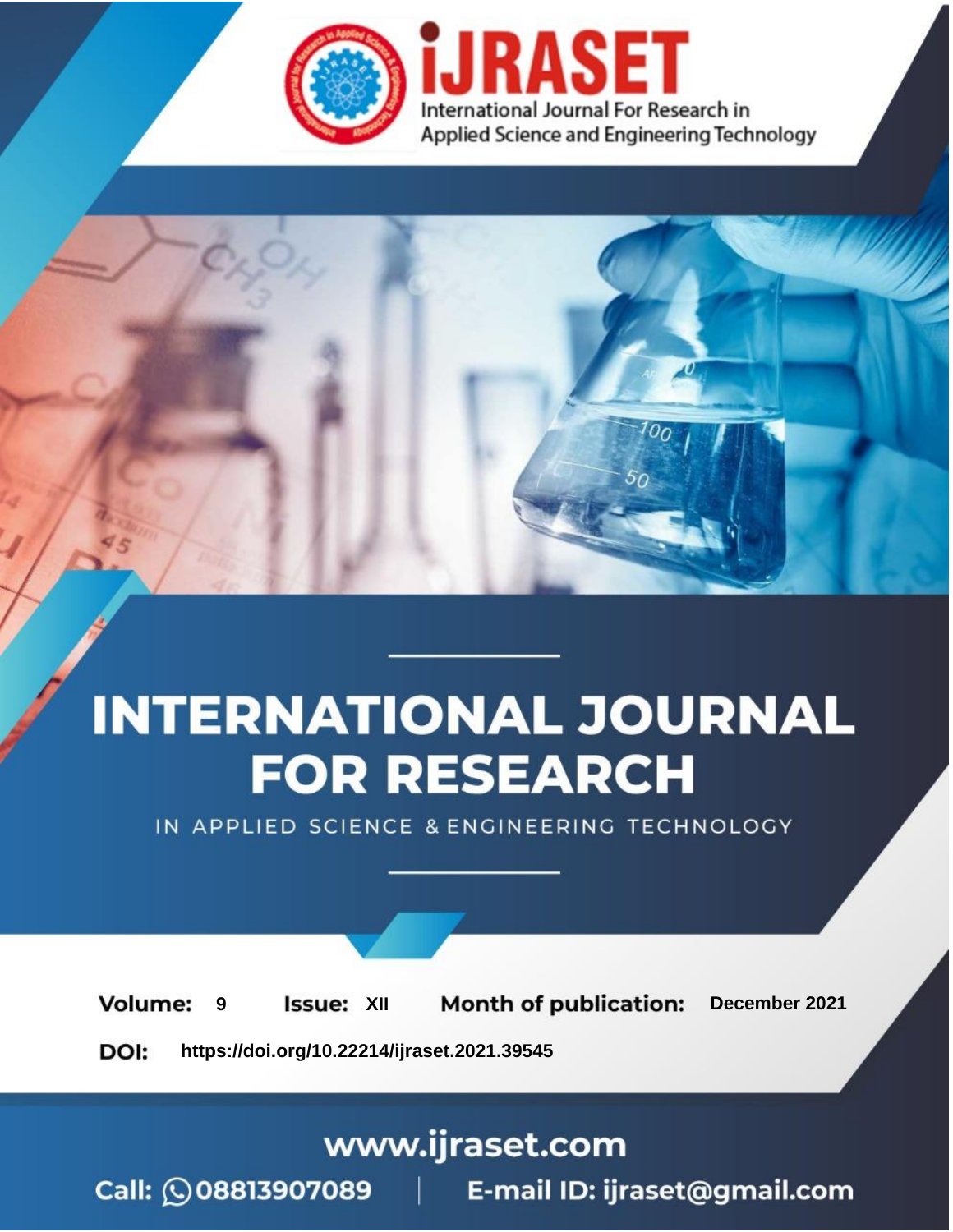

# **Prevalence of Sickle Cell Anemic Subjects from Gadchiroli District, Maharashtra, India**

S. R. Kohchale<sup>1</sup>, Misar S. D.<sup>2</sup>

*1 Shri R.L.T. College of Science, Akola, M.S., India 2 Janata Mahavidyalaya Chandrapur M.S., India*

*Abstract: Sickle cell disease is caused by Mutations in the HBB gene. Hemoglobin consists of four protein subunits, typically, two subunits called alpha-globin and two subunits called beta-globin.* 

*People with sickle cell anemia suffers with high morbidity and with many intercurrent infections, people of study district are with high economic burden, terminate fatality in childhood state and have the emotional and psychological trauma including the family members the exact magnitude of the problem in the study district is still obscure.* 

*The study conducted from April 2009 to April 2012 to know the prevalence of sickle cell anemia by month long survey and by visiting all PHC'S and RH of district and data collected to know the prevalence of sickle cell trait and sickle cell disease total 7763 cases were recorded in present study and age wise, gender wise and caste wise distribution recorded and the data was analyzed statistically.* 

*Keywords: Sickle, anemia, Gadchiroli, Haemoglobin, beta-globin*

#### **I. INTRODUCTION**

Sickle cell anemia is known to the medical world since the discovery of this entity by Dr. James Herrick, (1910) a Chicago cardiologist. The highest frequency of causative gene of sickle cell anemia is in tropical Africa it occurs with lower frequency in Mediterranean basin, Saudi Arabia and parts of India. In India high frequencies of sickle cell gene is reported from states of Orissa, Maharashtra, Madhya Pradesh, Gujarat, and parts of Kerala (Kaur *et al.,* 1997, Shah 2004, Chhotray *et al.,* 2004). In central India the maximum number of cases of sickle cell anemia is seen in Mahar, Gond, Teli, and Kunbi. It is estimated the sickle cell gene is prevalent in 75 districts (in various states) in India. Before this century most of the individual with sickle cell anemia died before the reproductive age. Sickle cell trait has its highest prevalence in areas endemic for malaria suggested that Hb-S offered selective removal of sickled from the circulation probably reduces degree of parasitemia and substantially limits the infection process. In India first case of sickle cell anemia was reported by Lehman and Cutbush*,* 1952 and later by Jain *et al.,* 1981 and thereafter awareness of this was increased. Various aspects of this disease including peculiar prepaundance in few communities have been studied. In India this condition is common among certain tribes in south India, Asam, Bihar, and Orissa. In Maharashtra it is reported in specific communities as well as community from Gujarat (Shah, 2004). The incidence of sickle cell gene is high in communities like Mahar, Kunbi as reported by Shukla and Solanki, (1958) incidence of sickle cell anemia in black population is also high.

#### **II. MATERIAL AND METHODS**

The study conducted in Gadchiroli district, located Latitude 20° 10' 56.66"N and Altitude 80° 0' 11.46" E, of Maharashtra with population of 9 to10 lakh where most of the area is covered by dense forest having a major population of Gond and Madia tribes.The study conducted from April 2009 to April 2012 to know the prevalence of sickle cell anemia by month long survey and by visiting all PHC'S and RH of district and data collected to know the prevalence of sickle cell trait and sickle cell disease total 7763 cases were recorded in present study and the data was analyzed statistically.

#### **III. OBSERVATION AND RESULTS**

#### *A. Age Wise Distribution*

Data was collected and analyzed statistically, in the present study total Hb-AS were found to be 6638 (85.51%), and 1125 (14.49%) Hb-SS of total affected population. In patients with Hb-AS (carrier) in age group of 0 to 10 years were 1460 (21.99%) and in Hb-SS (sufferers) were found to be 333 (29.6%). In age group of 11 to 15 in Hb-AS were 1279 (19.26%) and in Hb-SS were 201(17.86%). Between age group of 16-20 year Hb-AS were 1075 (16.19%) and Hb-SS were 194 (17.24%). In age group of 20 years above patients in Hb-AS were 2824 (42.54%) and in Hb-SS were 397 (35.28%) **(Table - 1, Fig-1).**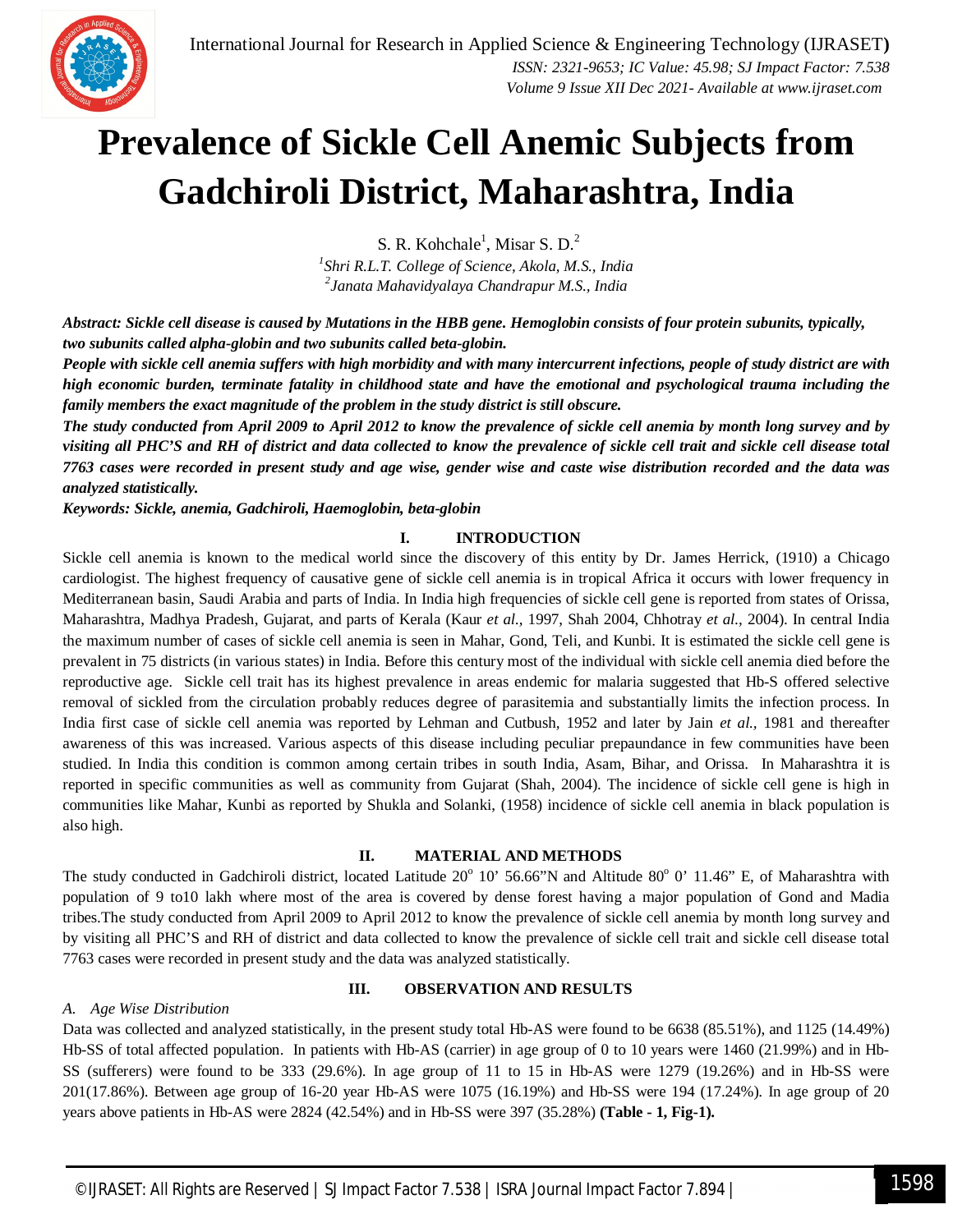

# International Journal for Research in Applied Science & Engineering Technology (IJRASET**)**  *ISSN: 2321-9653; IC Value: 45.98; SJ Impact Factor: 7.538*

 *Volume 9 Issue XII Dec 2021- Available at www.ijraset.com*

## *B. Gender Wise Distribution*

In 0-10 year population Hb-AS male were 727(10.95%) females 733 (11.04%), in Hb-SS males 169 (15.02%) females 164 (14.57%). In age group of 11-15 in Hb-AS patients male were 535 (8.05%) females were 744 (11.20%) and in Hb-SS males 83 (7.37%) females 118 (14.57%). In Hb-AS patients in the age group of 16-20, 331 male and 744 female (4.98% male and 11.20% females) out of them 23 were married and 308 were unmarried (0.34% and 4.64%), in Hb-SS males 79 (7.02%) married 5 (0.44%) , unmarried 74 (6.57%) and 115 (10.22%) females, 19 (1.68%) married and 96 (8.53%) unmarried. Above age group of 20 years in Hb-AS 834 (12.56%) were male 687 (10.34%) were married and 147 (2.21%) unmarried and 1990 female (29.97%) out of them 1835 (27.64%) were married and 155 (2.35%) were unmarried. In Hb-SS above 20 years age group male were 153 (13.6%) 108 (9.6%) married and 45 (4%) unmarried, female were 244 (21.68%) married 217 (19.28%) and 27 (2.4%) unmarried were found in the total affected population (Table- 1, Fig-1)

|                | Male              |              | Female        | Total        |               |
|----------------|-------------------|--------------|---------------|--------------|---------------|
|                | $Hb-AS$           | $Hb-SS$      | $Hb-AS$       | $Hb-SS$      |               |
| $0-10$ years   | 727 (10.95%)      | 169 (15.02%) | 733 (11.04%)  | 164 (14.57%) | 1460 (21.99%) |
| $11-15$ years  | 535<br>$(8.05\%)$ | 83 (7.37%)   | 744 (11.20%)  | 118 (14.57%) | 1279 (19.26%) |
| 16-20 Years    | 331<br>$(4.98\%)$ | 79 (0.02%)   | 744 (11.20%)  | 115 (10.22%) | 1075 (16.19%) |
| 20 Years above | 834 (12.56%)      | 153 (13.6%)  | 1990 (29.97%) | 244 (21.68)  | 2824 (42.54%) |



Fig. 1: Showing Age & Gender wise distribution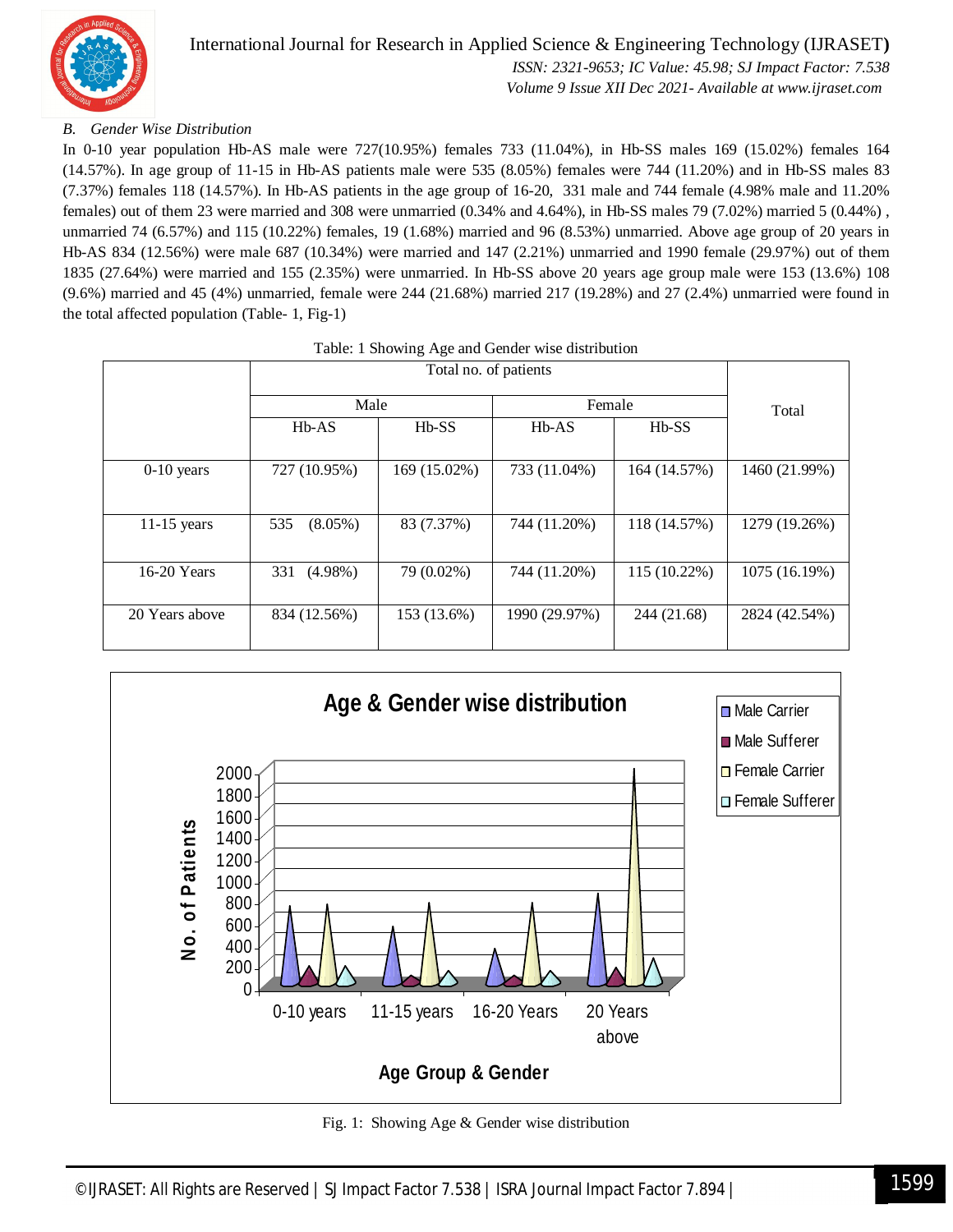

# *C. Caste Wise Distribution*

In present study total Hb-AS were 6638 and total Hb-SS 1125, total affected population in schedule caste were 2754 (35.47%) out of them 2266 (34.13%) were Hb-AS and 488 (43.37%) were Hb-SS, among Scheduled tribe with maximum patients 2854 (36.76%) with 2418 (36.43%) Hb-AS and 436 (38.75%) were Hb-SS. In other population total other were 2155 (27.75%) out of which 1954 (29.43%) were Hb-AS and 201(17.81%) were Hb-SS **(Table-2 and Fig -2).**

|  |  |  | Table: 2 Showing Cast wise distribution |  |
|--|--|--|-----------------------------------------|--|
|  |  |  |                                         |  |

| SС       |              |          | cт           | <b>OTHERS</b>                  |              |
|----------|--------------|----------|--------------|--------------------------------|--------------|
| $Hb-AS$  | $Hb-SS$      | $Hb-AS$  | $Hb-SS$      | H <sub>b</sub> -A <sub>S</sub> | $Hb-SS$      |
| 2266     | 488 (43.37%) | 2418     | 436 (38.75%) | 1954                           | 201 (17.81%) |
| (34.13%) |              | (36.43%) |              | (29.43%)                       |              |

Total SC-2754 (35.47%), TOTAL ST-2854 (36.76%), Total Others-2155 (27.75%)



Fig. 2: Showing Caste wise distribution

#### **IV. DISCUSSION**

## *A. Distribution with Age, Gender and Caste*

All the screened patients were analyzed according to age, gender and caste and finally their distribution was calculated statistically. The age wise prevalence of sickle cell anemia patients in Gadchiroli districts, reported as 21.99% in age group of 0 to 10 years were carriers with Hb-AS and 29.6% were Hb-SS (sufferers) In age group of 11 to 15 in Hb-AS were 19.26% and in sufferers were 17.86%. Between age group of 16-20 year Hb-AS carriers were 16.19% and Hb-SS sufferers were (17.24%). In age group of 20 years above patients in Hb-AS were 42.54% and in Hb-SS sufferers were 35.28%.Thus the maximum Hb-AS carrier and Hb-SS sufferer patients were above 20 years of age. This finding is in accordance with Leikin *et al.,* (1989) who also found that the patients of sickle cell disease were distributed more in patients of higher age groups. Ankushe (1993) and Kamble (1997) also recorded similar findings. Patra*et al.,* 2008 and Deshmukh*et al.,* 2006 too reported prevalence of sickle cell patient's maximum in elderly groups and further increases with increasing age. However according to reports of Kar*et al.,* (1986) and Sahu*et al.,* (2003) reported highest frequency of sickle cell disorder in age group of 5-9 years (60.64%), While Kaur *et al.,* 1997 observed no suspects with sickle cell disease (Hb-SS) were more than 39 years. Ramasamy*et al.,* 1994 found prevalence of Hb-AS carrier was higher (47- 49%) in the 10-19 year age group amongst Paniyas and Mullukurumbas lining in the western part of Nilgiris. Kar and Devi, 1997 noted presence of maximum cases in age group of 2-6 years. The maximum number detected in above 20 years might be due to growing age during which the person become self cautious and seek medical attention and treatment and thus got the diagnosis for the trait (Mohanty and Mukherjee 2002).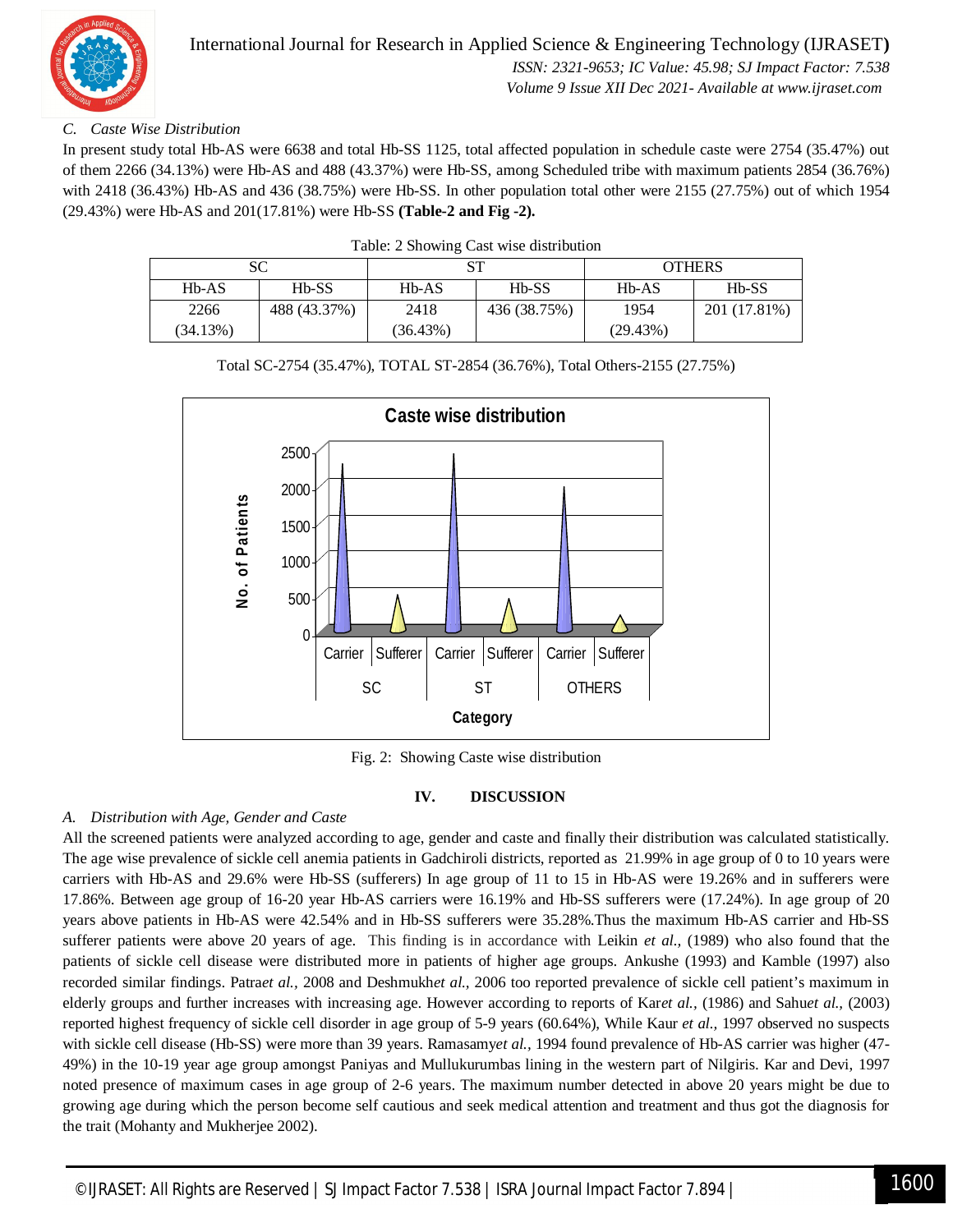

# International Journal for Research in Applied Science & Engineering Technology (IJRASET**)**

 *ISSN: 2321-9653; IC Value: 45.98; SJ Impact Factor: 7.538 Volume 9 Issue XII Dec 2021- Available at www.ijraset.com*

Sex wise distribution of screened patients, in the studied district, shown that out of total, number of female patients was higher i.e., 4852 (62.50%) and that of males was lower i.e., 2911 (37.49%). with ratio of male to female was 728:1213 of combined Hb-SS and Hb-AS patients. In patients with genotype Hb-AS male to female ratio was 72:125 and in Hb-SS patients male to female ratio was 151:200. In a similar finding of gender-wise distribution of sickle cell anemia patients, Kar*et al.,* (1986) reported ,number of males was higher than their counter part females, and they found that there were 84 males and 47 female affected with the trait. Sahu*et al.,* (2003) found 158 (17.29%) male children and 124 (15.7%) female children were sickling positive. Brig *et al.,* (2008) observed 1336 (53%) male and 122 (47%) females. Patra*et al.,* (2008) found Hb-AS carrier pattern in 187 males (11.37%) and 20 (8.6%) in females. Deshmukh*et al., (*2006) reported prevalence of disease in males as 2.8% and that of 3.0% in females. In accordance with that of Winstrobe, 2009, in present study thesickle cell trait is more common in females than in males. The possible cause would be that the females are getting medical guidance in the backward districts of Maharashtra and treatments are medical checkups are regularly sought at the local available medical centers.

Sickle cell gene was first detected by Lehman and Cutbush (1952) among the scheduled tribes of Nilgiri Hills. Since then, more than 300 groups of scheduled tribes have been screened to look for the presence of sickle trait (Balgir 1996: Mohanty and Mukherjee 2002). The prevalence varies considerably among different tribal groups ranging from 0-35%. In certain states like Madhya Pradesh, Orissa, Chhattisgarh, Jharkhand, Gujarat. Bhatia and Rao (1987) claimed that in India, sickle cell gene is mainly restricted to tribal and scheduled caste population and found out that the carrier frequencies range is between 5-40% or more with three focal points. In accordance with this in present study total carriers Hb-AS in schedule caste 2266 (34.13%) and 488 (43.37%) were Hb-SS sufferer, among Scheduled tribe 2418 (36.43%) were carrier Hb-AS and 436 (38.75%) were sufferer Hb-SS. In other population 1954 (29.43%) were carrier Hb-AS and 201(17.81%) were sufferer Hb-SS. Rao and Goud, (1979) reported frequency of sickle cell trait ranged from 2.6 to 34.71 in tribal population. Kate and Lingojwar (2002) found over all prevalence of 10% amongst SC, ST and OBC. Sahu*et al.,* (2003), found sickling positive children were mostly belonging to scheduled caste and scheduled tribes. Deshmukh*et al.,* (2006) found high prevalence in scheduled tribes and scheduled castes as compared to other communities where it is low and rare in so called higher castes. These studies support the view that the patients of this disease is confined to economically and socially backward communities rather than other communities. The referred literature though suggested invariable castes wise prevalence but we reported that the sickle cell gene frequency is high in schedule tribe and low in other communities, of the district like Kunbi, Teli, Bhoi etc. Higher Prevalence of sickle cell gene frequency in schedule tribe may be due to practice of marriages within the community which propagates from heterozygous Hb-AS to homozygous Hb-SS state. Racial exclusion, limited opportunities and poverty are common life experiences for many such families. High fertility rates, teenage pregnancy and single parent households often reflect these neglected castes in the district. Occurrence of the trait in other communities suggested that though it is dominant 'tribal gene' it has been appeared in certain general caste groups also, may be because such population groups of in the similar district remained untouched as far as screening for sickle gene is concerned. This suggested that Sickle Cell patients are not only among the scheduled castes and scheduled tribes in India but also be suspected in subjects belonging to any caste or religion especially in the central belt of India that also included the studied district of Gadchiroli.

#### **REFERENCES**

- [1] Ankushe, R. T (1993):Clinico epidemiological study of sickle cell disorder in rural population of Wardha, District. Thesis submitted to Nagpur University, Nagpur for M. D. CommunityMedicine.
- [2] Balgir, R. S (1996):Genetic epidemiology of the three predominant abnormal haemoglobins in India, J Assoc Physicians India 44 (1):25–8.
- [3] Bhatia, H. M and V.R. Rao(1986): Genetic Atlas of the Indian Tribes. Published by Institute of Immunohaematology, (ICMR), Bombay, India.
- [4] Brig, G.S., S.M. Chopra., V. Nair., P.K Gupta., D. K. Mishra., A. Sharma and O. P. Mathew (2008): Spectrum of Haemoglobinopathy in a TertiaryCareHospital of Armed Forces. MJAFI, 64: 311-314.
- [5] Chhotray, G.P., B.P. Dash and M. Ranjit (2004): Spectrum of hemoglobinopathies in Orissa, India. Hemoglobin; 28(2):117-22.
- [6] Deshmukh, P., B.S. Garg, N. Garg, N. C. Prajapati and M. S. Bharambe (2006): Prevalence of sickle cell disorder in rural Wardha. Ind J Com Med, 1-4.
- [7] Deshmukh, P., B.S. Garg, N. Garg, N. C. Prajapati and M. S. Bharambe (2006): Prevalence of sickle cell disorder in rural Wardha. Ind J Com Med, 1-4.
- [8] Herrick, J. B (1910): Peculiar elongated and sickle-shaped red blood corpuscles in a case of severe anaemia. Arch Intern Med, 6:517.
- [9] Jain, R. C., J. Mehta., K. C. Joshi., O. P. Gupta and A. M. Andrew (1981): Sickle cell trait thalassemia and glucose 6- phosphate dehydrogenase deficiency in the Bhil tribe of Southern Rajasthan. Ind J Med Res, 73: 548-553.
- [10] Kamble, M (1997):Clinical profile of sickle cell disease with special reference to hepatic involvement, Thesis submitted to NagpurUniversity, Nagpur, For M. D. Paediatrics.
- [11] Kar B. C and S. Devi (1997): Clinical profile of sickle cell disease in Orissa. Indian J. Pediatr, 64(1):73-7.
- [12] Kar B. C., R. K. Satapathy, A. E. Kulozik, M. Kulozic, S. Sirr and B. E. Serjeant(1986): Sickle cell disease in Orissa State, India. Lancet. 22: 1198-1201.
- [13] Kar B. C., R. K. Satapathy, A. E. Kulozik, M. Kulozic, S. Sirr and B. E. Serjeant(1986): Sickle cell disease in Orissa State, India. Lancet. 22: 1198-1201.
- [14] Kate, S. L and D. P. Lingojwar(2002):Epidemiology of Sickle Cell Disorder in the State of Maharashtra.Int J Hum Genet, 2(3): 161-167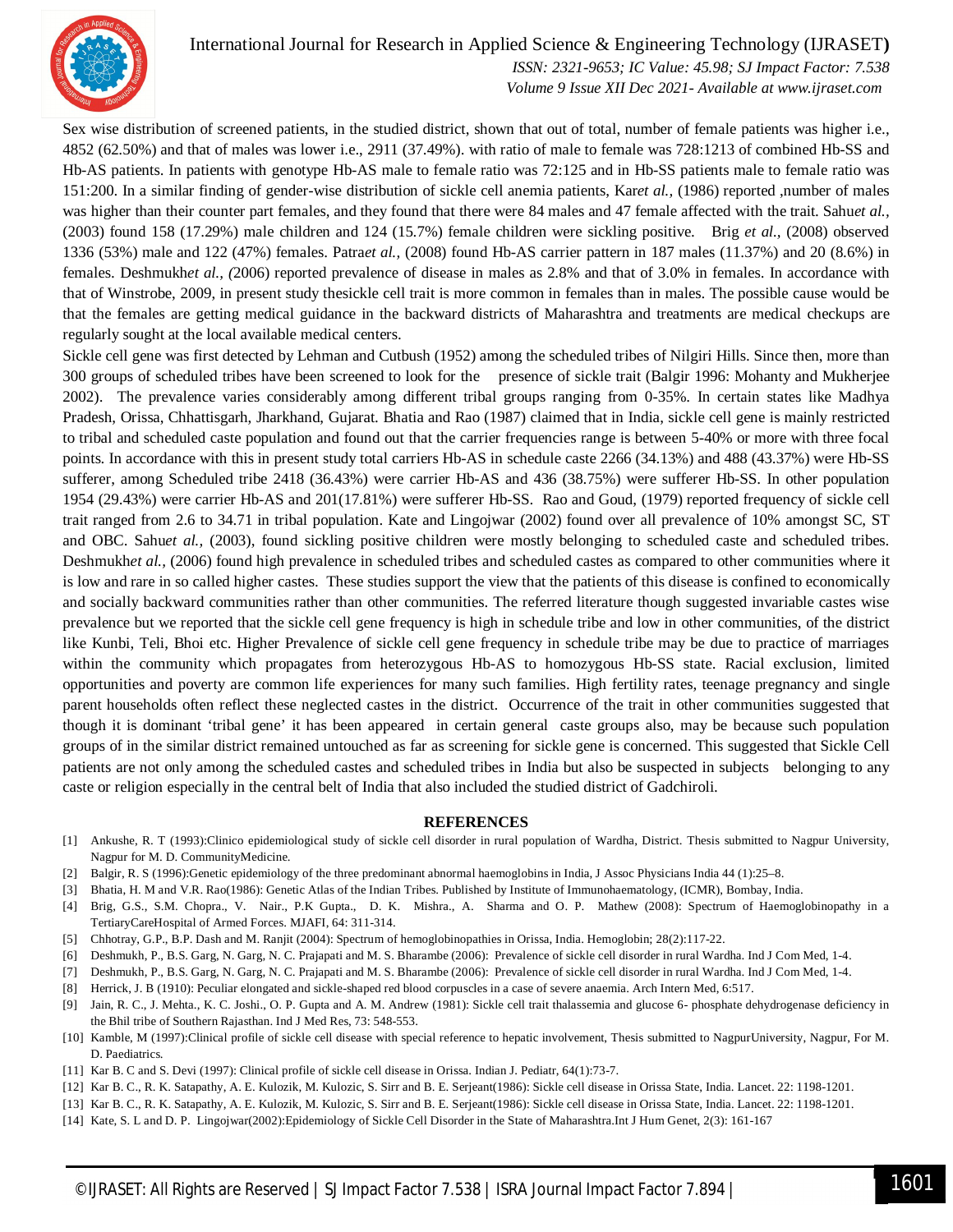

# International Journal for Research in Applied Science & Engineering Technology (IJRASET**)**

 *ISSN: 2321-9653; IC Value: 45.98; SJ Impact Factor: 7.538*

 *Volume 9 Issue XII Dec 2021- Available at www.ijraset.com*

- [15] Kaur, M., G. P. Das and I. C. Verma (1997): sickle cell trait and disease among tribal communities in Orissa, Madhya Pradesh and Kerala. Indian H Med Res, 105: 111-116.
- [16] Kaur, M., G. P. Das and I. C. Verma (1997): sickle cell trait and disease among tribal communities in Orissa, Madhya Pradesh and Kerala. Indian H Med Res, 105: 111-116.
- [17] Lehman, H and Cutbush, M (1952): Sickle cell trait in southern India. British Medical Journal I-404-5.
- [18] Leikin, S. L., D. Gallagner, T. R. Kinney, P. R. Klug and W. Rida (1989):Mortality in childrens and adolescent with sickle cell disease. Paediatrics, 84: 500-8.
- [19] Mohanty, D and M.B. Mukherjee (2002):Sickle cell disease in India. CurrOpinHematol, 9(2):117-22.
- [20] Mohanty, D and M.B. Mukherjee (2002):Sickle cell disease in India. CurrOpinHematol, 9(2):117-22.
- [21] Patra, P. K., S. Tripathi, P. Khodiar, A. R. Dalla, P. K. Manikpuri and A. Sinha (2008):A Study Of Carrier Status Of Sickle Cell Disease Among Inmates Of Central Jail, Raipur (Chhattisgarh). Journal of Community Medicine, Vol-4.
- [22] Ramasamy, S., K. Balakrishnanand M. Pitchappan (1994): Prevalence of sickle cells in Irula, Kurumba, Paniya&Mullukurumba tribes of Nilgiris (Tamil Nadu, India). Indian J Med Res, 100:242-5.
- [23] Rao, P. R and Goud (1979): sickle cell haemoglobin and glucose-6- phosphate dehydrogenase deficiency in tribal populations of Andhra Pradesh. Ind J of Med Res, 70: 807-813.
- [24] Sahu, T.,N. C. Sahani, S. Das and S.K. Sahu(2003):Sickle Cell AnaemiaIn Tribal Children of Gajapati District In South Orissa. Indian Journal of Community Medicine, Vol-28.
- [25] Shah, A (2004):Hemoglobinopathies and other congenital hemolytic anemia. Indian journal of medical sciences, 58:490-493.
- [26] Shah, A (2004):Hemoglobinopathies and other congenital hemolytic anemia. Indian journal of medical sciences, 58:490-493.
- [27] Shukla, R. M and B. R. Solanki (1958): Sickle cell trait in India. Lancet, 297-298.
- [28] Winstrobe, M. M and Greer, J. P (2009):Winstrobes clinical hematology. Philadelphia.